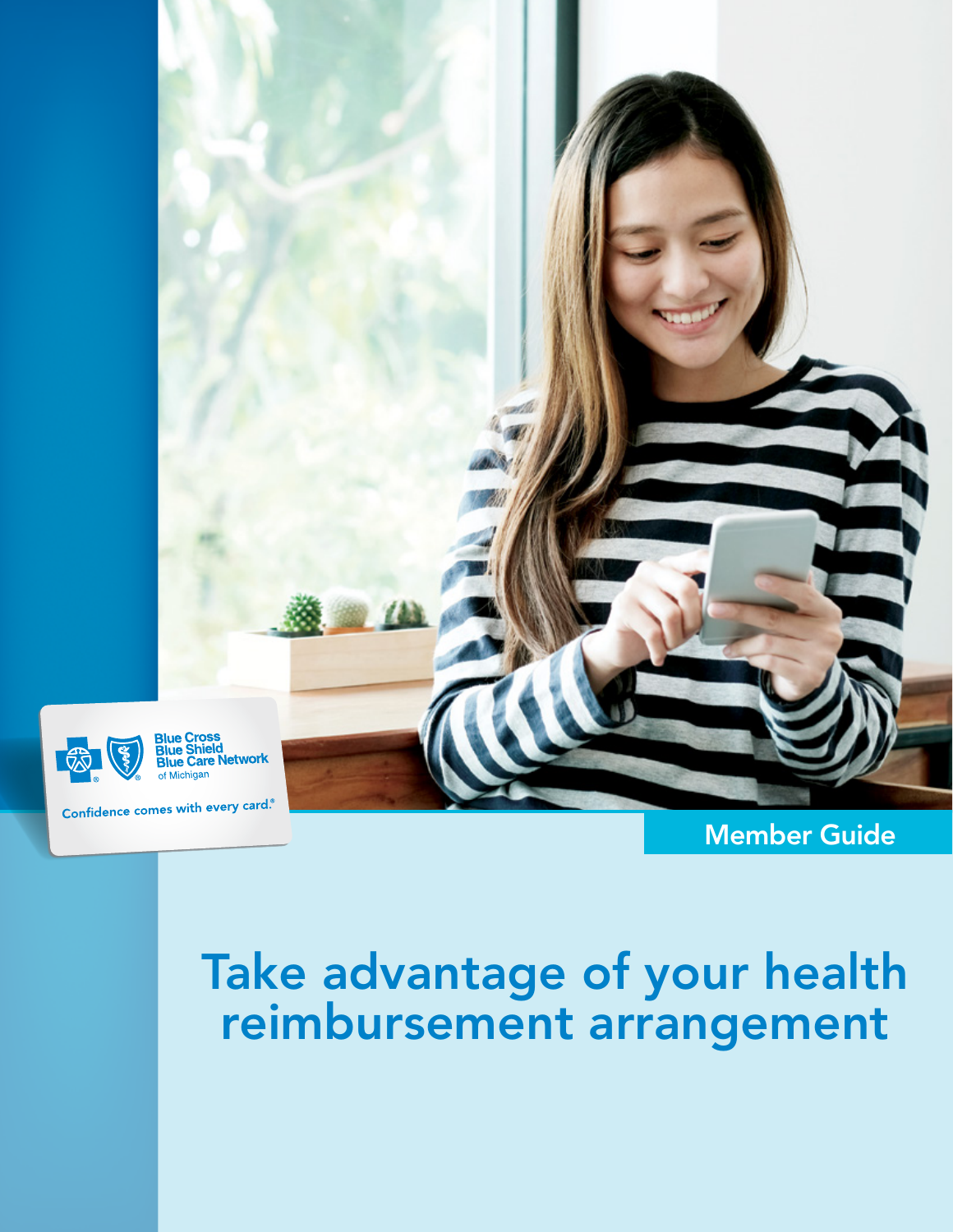# Understanding your health reimbursement arrangement

A health reimbursement arrangement, or HRA, is a savings tool that allows your employer to set aside money to help you pay for certain out-of-pocket medical expenses. An HRA is fully funded by your employer.

### An HRA gives you these major benefits:

- 1. It's free money from your employer to pay for health care expenses.
- 2. HRA funds are allocated on a pretax basis, so the funds aren't taxable as income.
- 3. Your HRA is coupled with a comprehensive Blue Cross Blue Shield of Michigan health plan. Your plan covers everything from office visits and maternity care to inpatient and outpatient hospital care, with most in-network preventive care covered at 100%.

### Your employer's options:

- 1. You can complete a form to request reimbursement through your Blue Cross member account at **bcbsm.com** or our mobile app.
- 2. If your employer offers a debit card, it can be used to pay for eligible expenses.

- Your employer chooses the amount of money to contribute to your HRA and the health care expenses that are eligible for reimbursement. Generally, deductibles, coinsurance and copayments are eligible for reimbursement with an HRA.
- Your employer determines if qualified health care expenses for your spouse and dependents are eligible for reimbursement.
- Your employer determines if the money in your HRA rolls over from year to year.

### HOW DOES HRA REIMBURSEMENT WORK?

Your employer contributes a specified amount to your HRA and determines what expenses can be paid with money in the account. When using your benefits throughout the year, you can pay for eligible out-of-pocket medical expenses with HRA funds.

## You have two options for HRA reimbursement:

# Manage your plan

We've made it easy to stay on top of things with your Blue Cross member account. Use the account to:

- Manage your HRA
- Get a snapshot of your deductible and out-of-pocket maximum balances
- Check the status of claims
- See what's covered by your health plan
- View your virtual ID card
- Find a doctor
- And much more!

Access your member account anytime, anywhere at **bcbsm.com** or through our mobile app.



#### DON'T HAVE OUR MOBILE APP?

Search "BCBSM" in Google Play™ or the App Store<sup>®</sup> to download it today.



Apple and the Apple logo are trademarks of Apple Inc., registered in the U.S. and other countries. App Store is a service mark of Apple Inc., registered in the U.S. and other countries. Google Play and the Google Play logo are trademarks of Google Inc.